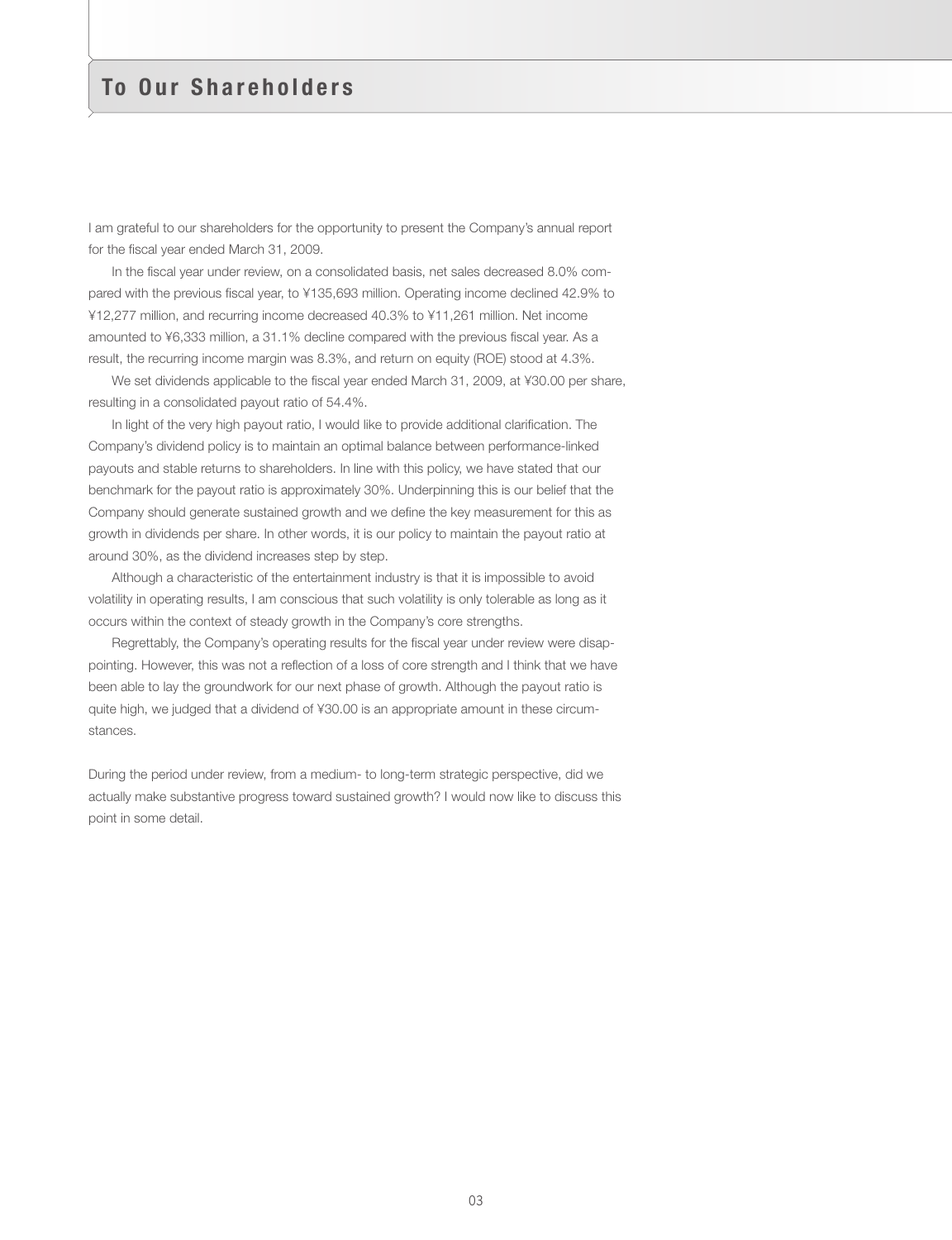# The SQUARE ENIX Group's Growth Strategy

I believe that the entertainment industry's structure, or "ecosystem," is undergoing a major transformation, triggered by the on-going progress of globalization and networking. The SQUARE ENIX Group's growth strategy is based on this perception of the times. Although it is essential to adapt one's tactics flexibly during such a transformative phase, our core strategy remains focused on the following four principal elements.

# The SQUARE ENIX Group's Growth Strategy

- **O** Enhancing the value of our brands
- ❷ Building a global business structure
- ❸ Establishing diverse points of contact with our customers
- 4 Reinforcing capabilities in community management

#### **O** Enhancing the value of our brands

The essence of entertainment is the value derived from the entertainment experience. To enhance that value, we believe that it is important to produce our own robust lineup of content and services, and build this lineup into firmly established brands. In other words, the SQUARE ENIX Group's identity is that of a creator—the source of our value is what we create ourselves rather than acting as an intermediary for the creations of others.

By focusing principally on intellectual property (IP) that we own outright, we can promote our own cross-media initiatives with increased flexibility and scalability, without burden of procuring third party rights. This provides a crucial foundation for profit maximization.

In the fiscal year under review, although we successfully reinforced the brand value of our main franchises, only the Publication segment was able to produce significant new IP. We will continue tackling the challenges of enhancing our brand values.

#### ❷ Building a global business structure

Through advances in communications technology, interaction among people spread around the globe is accelerating. Customer preferences are spreading beyond national borders. We therefore have to design strategies based on the premise that the market extends world-wide for entertainment industry players, including among others, the digital entertainment sector.

Having said that, we must also acknowledge that until now,

the Group's business foundations have remained—for the most part—within Japan.

A substantial share of our earnings have been dependent on the Japanese market. Although we have several strong franchises appealing to North American and European markets, our business structure has remained as a typical export-driven model, whereby the content we developed in Japan has been exported to overseas markets.

In the fiscal year under review, the major management theme for us has revolved around building a global business structure.

First off, from the fiscal year ended March 31, 2009, we began placing orders for game development with U.S. and European companies. We have forged strategic relationships with such renowned game developers as Gas Powered Games Corp. We have already shown several of these titles at the 2009 E3 (Electronic Entertainment Expo) in Los Angeles.

Additionally, leveraging our significant marketing strength within Japan, we commenced domestic sales of game titles produced by leading game publishers. These include titles from Ubisoft (released exclusively by Square Enix in Japan) and Activision Blizzard.

We expect these moves to contribute to earnings from the second half of 2009.

Regarding our efforts to build a global business structure, we have already taken another decisive step in 2009. I will provide further details on this development later in this report.

#### Gas Powered Games Corp.

Gas Powered Games is currently developing "Supreme Commander 2," which is scheduled for release by the Group in 2010. In June 2009, "Supreme Commander 2" received considerable attention after winning the Best Strategy Game award at E3 2009 in Los Angeles.

## ❸ Establishing diverse points of contact with our customers

Since the content we create is not a commodity with physical value but derives its value from the experience it provides, this content cannot reach our customers without passing through some point of contact. I use "contact points" as a generic term including such communications devices as game consoles, personal computers (PCs), and mobile phones; such media as books, DVDs and broadcasting; and such distribution channels as movie theaters, game arcades, DVD retailers, ISPs and mobile communications carriers.

The revenue model for content has been established in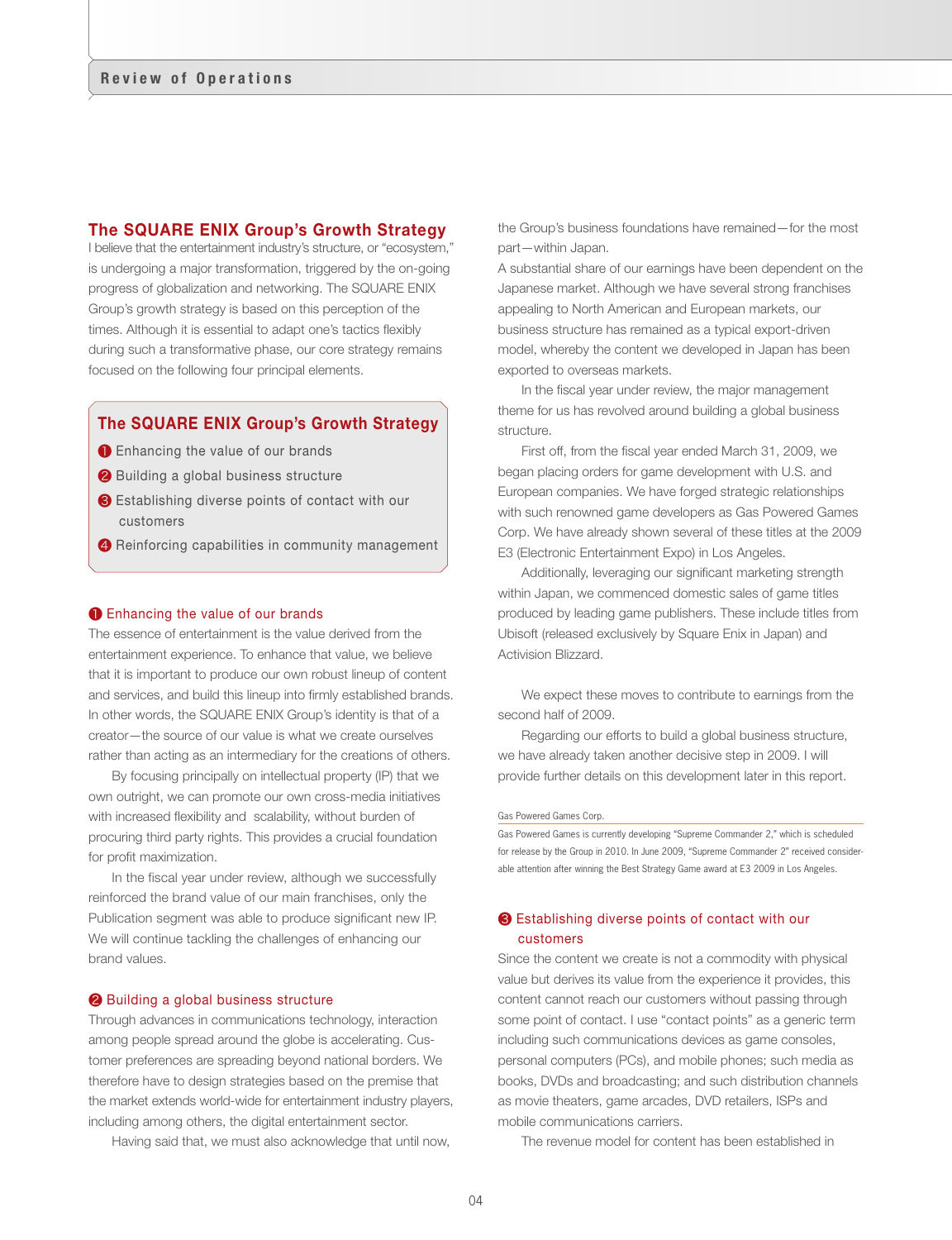each contact point. A customer's choice of a certain contact point depends on his/her lifestyle. In other words, even if a customer's content-related tastes do not change, if the customer's lifestyle changes, there is the possibility that we may no longer be able to convert those customer tastes into revenue.

For this reason, we are committed to offering content across a broad array of contact points. No matter which contact point a customer chooses, we have the opportunity to convert tastes into revenue. Furthermore, we can maximize revenue opportunities by providing multiple contact points for the same content. At the same time, the exposure our content receives becomes multilayered and brand value is enhanced.

Until now, the entertainment industry has been divided, according to the point of contact chosen by the customer, into such sectors as movies, music, manga (comics), and games. However, many sectors, including the movie sector, have pursued a multi-window strategy while the digitization of content formats has also contributed to the blurring of boundaries between sectors. This evolution means that the business environment has been transformed into one in which brand development has a far stronger impact on profitability than ever.

Whilst we fully recognize this environmental change, our business segments are purposefully divided according to customer contact point. Our most fundamental value is the centripetal force—or drawing power—of our content. Although this value is not dependent on a particular point of contact, unless each segment succeeds at its own business, we cannot generate synergies between segments. This fundamental rule effectively disciplines the day-to-day business operations.

The Mobile Phone Content segment has performed very robustly, achieving new records for both operating income and operating income margin. However, the most pressing issue we must address is that, so far, this success has been limited to the Japanese market alone. We are committed to accelerating the development of this business in North America and Europe to further bolster the segment's profitability.

The Publication segment has also performed strongly. Each year, some of our new titles achieve hit-product status, leading to extremely favorable results. However, this segment must also address the issue of being a domestic market-only business. In the future, driven by online development, we aim to expand the Publication segment's geographic territories.

The Amusement segment is facing an uphill struggle. Since our acquisition of TAITO CORPORATION four years ago, we have successfully restructured the business and built up operating profitability to around ¥4–5 billion per year. Unfortunately, in the



year under review, we faced the impact of slumping economic conditions. It seems likely that an adverse economic climate will persist for another one or two years, and we believe this industry is in a shakeout phase where the surviving participants will eventually reap rewards. For this reason, we are exerting our utmost efforts now to ensure that we are one of the future winners.

Synergy is emerging between SQUARE ENIX and TAITO. Such successes as "DRAGON QUEST Monster Battle Road" and "LORD OF VERMILLION" are drawing much attention within the amusement industry.

#### ❹ Reinforcing capabilities in community management

Brand value rests not only on the relationship between the customer and us. The brand should become a kind of hub, facilitating communication among customers themselves, and thereby further bolstering value. By running a wide range of communities, from "FINAL FANTASY XI" to "Nicotto Town," we aim to reinforce our group's community management capabilities.

The four strategies I have outlined above form the core of our growth strategy.

#### Nicotto Town

SQUARE ENIX HOLDINGS wholly owned subsidiary SMILE-LAB Co., Ltd., officially launched the Nicotto Town online virtual community in September 2008. In the nine months since its official launch, Nicotto Town has recorded over 240,000 user registration. With site page views now exceeding 200 million per month, Nicotto Town continues to enjoy steady growth.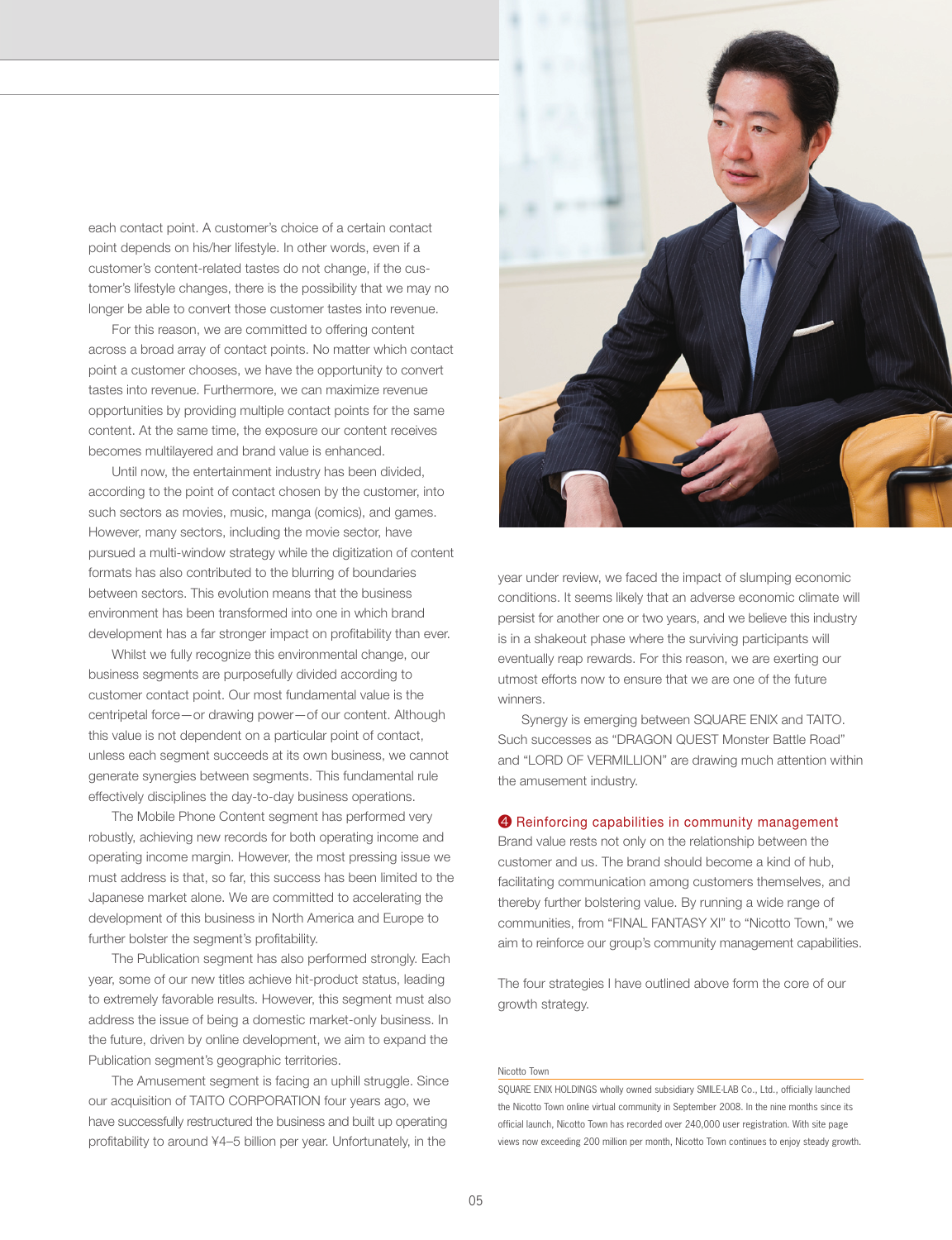## Game Entertainment becomes Mainstream

Computer games had their first boom around thirty years ago through the emergence of arcade games. More than twenty years ago, Nintendo's Family Computer (or NES) game console became a major hit product in Japan, ushering in an era of intense competition in the home game console market. Game consoles spread in popularity to North America in the second half of the 1990s and subsequently to Europe at the beginning of this decade, eventually leading to global market penetration.

During this time, PC-based computer games steadily strengthened their footing in Europe and North America, while online games achieved a breakthrough in popularity in the Asia region from the second half of the 1990s, particularly centered on South Korea and China. Since 2000, as the functionality of mobile phones has advanced, the range of games played on mobile phones has also expanded rapidly.

In terms of demographic spread, although computer games started out mainly as entertainment aimed at children, over the industry's thirty-year history it has evolved into a popular entertainment genre for adults too.

Games have spread their popularity from almost any perspective one might choose—geographically, across age groups, and to a wide variety of platforms. Games have become a mainstream genre of global entertainment.

The game industry has now grown to become one of the world's major industries, with continuing growth expected in the future. Consequently, as an industry participant, we must take all possible measures to serve the game market as one of the world's most sophisticated markets. I believe such efforts will be rewarded.

# Eidos Ltd. joins the SQARE ENIX Group

Since the reach of the game industry is global, we must also become a truly global business. We need to establish game development studios in multiple locations around the world and transform our sales and marketing organization in each region from a mere outpost agency of Japan-based headquarters to one that has firm roots in the local market.

In April 2009, as our first move aimed at forging more globalized operations, we acquired Eidos Ltd. as a wholly owned subsidiary. The acquisition price was £84.3 million (¥12.1 billion as of the purchase date).

Three main reasons contributed to our decision that Eidos would make a suitable member of the SQUARE ENIX Group.

Firstly, Eidos has proven its extremely high game development capabilities. The company boasts a strong lineup of high-quality content, including such major franchises as "Tomb Raider" (more than 30 million units shipped) and "Hitman" (over 8 million units shipped).

Secondly, among major European and North American game publishers, Eidos is one of the few companies to own nearly all of it titles' IP outright. From the perspective of our core strategy of establishing a diverse range of customer points of contact, this is particularly significant.

Thirdly, Eidos has a corporate culture that emphasizes the importance of what we in Japan refer to as "monozukuri"—a passion for the art and science of producing high-quality products. This also fits closely with our philosophy. Eidos places importance on the world view articulated through its products. The company's culture of pursuing the richest game experience possible

| Crystal Dynamics                   | Jnited States  | Tomb Raider: Underworld (Published in November 2008)     |
|------------------------------------|----------------|----------------------------------------------------------|
| $\Box$ O Interactive               | Denmark        | Hitman: Blood Money (Published in May 2006)              |
|                                    |                | Kane & Lynch : Dead Men (Published in November 2007)     |
|                                    |                | Mini Ninjas (In development, September 2009)             |
| ■ Fidos Montréal                   | ∷anada         | Deus Ex 3 (In development, TBA)                          |
|                                    |                | Thief 4 (In development, TBA)                            |
| ■ Beautiful Game Studios           | United Kingdom | Championship Manager 10 (In development, September 2009) |
| $\blacksquare$ Fidos Game Studios* | United Kingdom | Just Cause 2 (In development, 2010)                      |
|                                    |                | Battlestations : Pacific (Published in May 2009)         |
|                                    |                |                                                          |

### Eidos studios and its major titles

\*Eidos Game Studios includes the Eidos Hungary Studio (Battlestations: Pacific) and the management of all external studio projects such as Rocksteady Studios (Batman: Arkham Asylum) and Avalanche Studios (Just Cause 2). Eidos owns 25% of Rocksteady Studios.